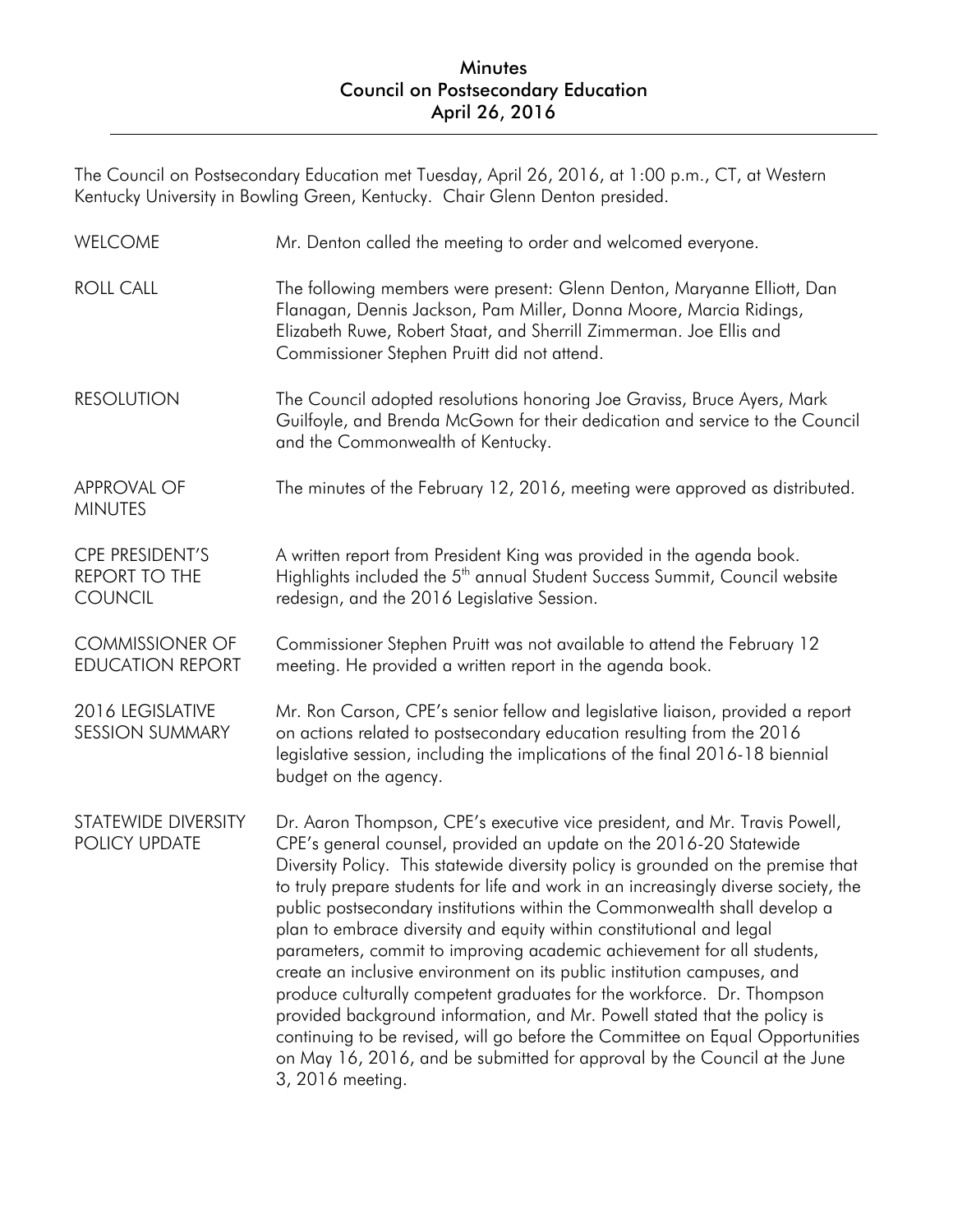KNOWHOW2PAY: STUDENT VOICES CAMPAIGN ON **COLLEGE** AFFORDABILITY Ms. Kim Drummond, GEARUP-KY's director for strategic initiatives, presented the new phase of the KnowHow2GOKy statewide outreach media campaign called KnowHow2Pay. Guest presenters from the Prichard Committee Student Voice Team included Ms. Rachel Belin, senior director, Sahar Mohammadzadeh, student executive director of communications, and Andrew Breenen, student director. The goals of the KnowHow2Pay initiative include the integration of authentic student voices and experiences into college & career outreach messages and media and increasing awareness of the different ways Kentucky students and families can make a college degree more affordable. The initiative is a result of a collaborative partnering of the Kentucky College & Career Connection (Ky3C) and the Prichard Committee Student Voice Team and it features original research and outreach tactics designed and conducted by students for students. The campaign features public service challenge/announcements, an expanded website and online outreach, and new online video tutorial on FAFSA tripwires. Additional the Student Voice Team is coordinating student advocacy efforts for more state investment in need-based financial aid programs, including the College Access Program (CAP) and the Kentucky Tuition Grant (KTG). The goals of the KnowHow2Pay campaign include the following:

- Increased number of recent Kentucky high school graduates who attend any postsecondary institution the fall or spring after graduation, especially low-income students.
- Increased number of Kentucky high school students successfully submitting a FAFSA.
- Increased number of Kentucky students earning college credit in high school through dual credit, early college and dual enrollment programs.
- Increased student use of the Individual Learning Plan (ILP) for career and college exploration and planning.

Following the presentation, several positive comments were made regarding the initiative and drive of the students involved as well as the inspiring success it is providing additional programs and efforts. Mr. Denton asked Ms. Mohammadzadeh and Mr. Brennen to comment on the affordability concerns of college today. Mr. Brennen responded that there is a real concern for rising tuition expenses and a growing competition for merit-based scholarships, and they are continuing to encourage students to voice those concerns to legislators to fund Kentucky's colleges and universities so that tuition does not have to fully compensate for the loss in operating funds.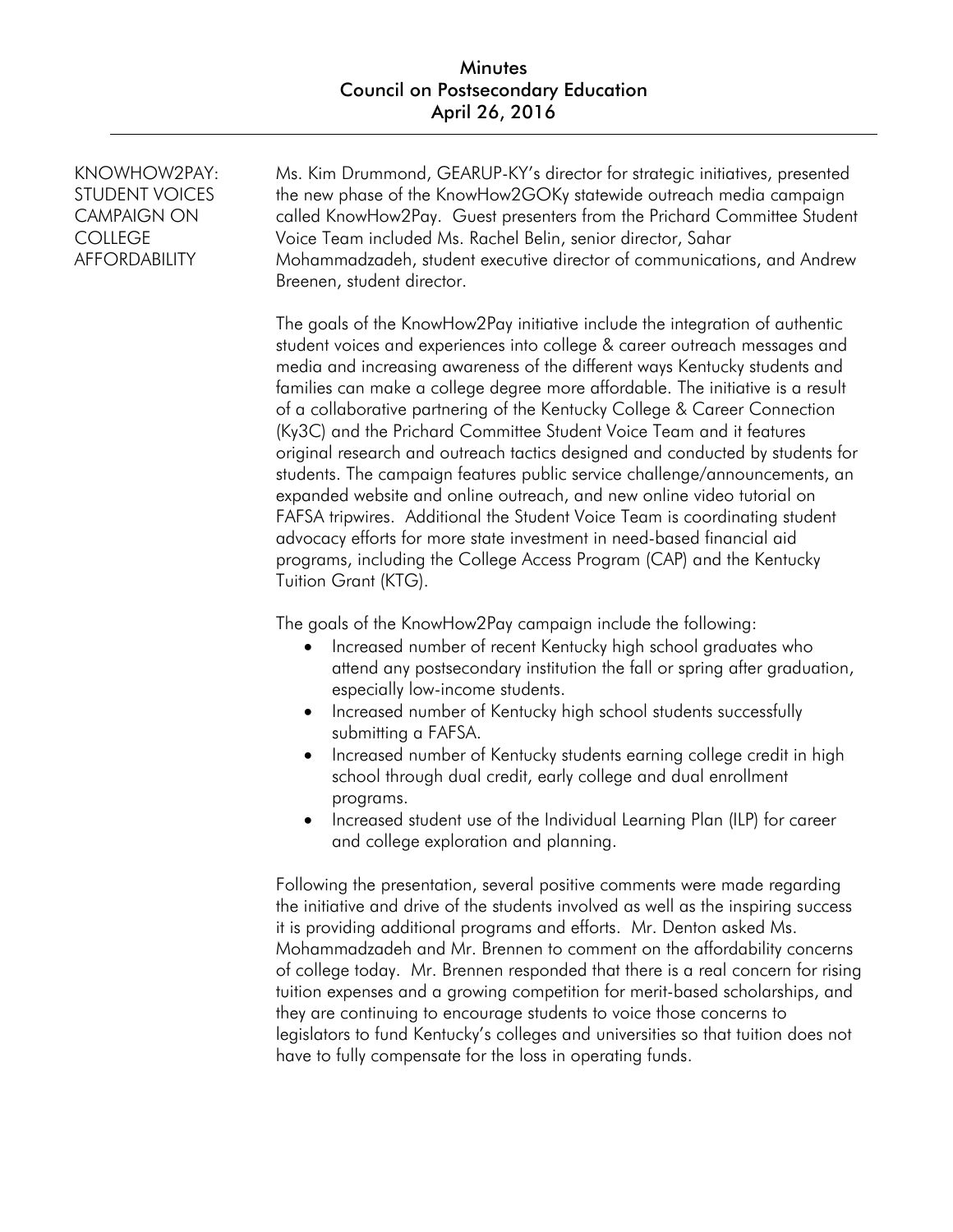## **Minutes** Council on Postsecondary Education April 26, 2016

ACTION: 2016-17 TUITION AND MANDATORY FEE RECOMMENDATIONS CPE's budget and finance staff, Dr. Bill Payne, vice president, Scott Boelscher, senior associate, and Shaun McKiernan, senior associate, presented the staff's recommendation for the tuition and mandatory fee for academic year 2016- 17. The Council staff used a collaborative process to develop its 2016-17 tuition and mandatory fee ceiling recommendation, which included sharing information and engaging in discussions with campus presidents and chief budget officers, Council members, student groups, and the Governor's office.

Based on feedback from multiple stakeholders there is a general sentiment that increases in resident undergraduate tuition and mandatory fees should be moderate in academic year 2016-17 to support a necessary balance between students' and families' ability to pay for college and institutional resources required to partially offset state budget cuts and mandated cost increases, and to support continuing progress toward attainment of HB1 goals and Strategic Agenda strategies and objectives.

Ms. Ruwe provided feedback from the Student Government Presidents at the Kentucky public institutions. She stated that of the students she spoke to, they admitted that while they preferred not to have any tuition increases, they understood that it was not practical for operating the institutions.

#### Research Universities

MOTION: Ms. Moore moved that the Council adopt the 2016-17 undergraduate tuition and mandatory fee ceilings of five percent for the University of Kentucky and the University of Louisville. Ms. Zimmerman seconded the motion.

VOTE: The motion passed unanimously.

### Comprehensive Universities – EKU, KSU, MoSU, NKU, & WKU

MOTION: Ms. Miller moved that the Council adopt a common dollar increase ceiling of \$432 annually for five comprehensive universities, which include Eastern Kentucky University, Kentucky State University, Morehead State University, Northern Kentucky University, and Western Kentucky University. Dr. Payne gave the corresponding percentage increases for each institution. Dr. Staat seconded the motion.

VOTE: The motion passed unanimously.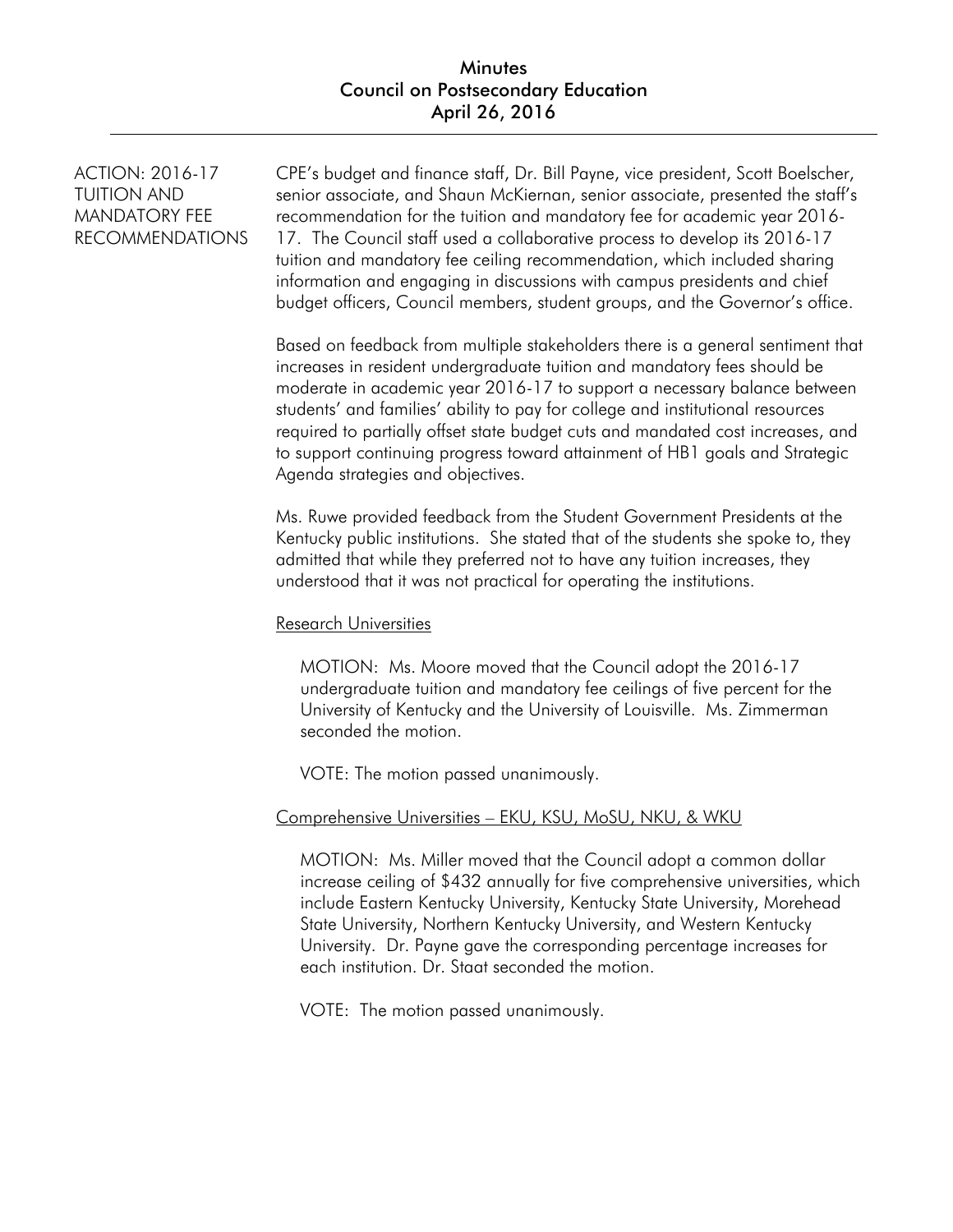#### Comprehensive University – Murray State University

MOTION: Ms. Moore moved that the Council approve a common dollar increase ceiling of \$432 annually, or 5.7 percent, for Murray State University, and that the Council endorse Murray State University's new tuition and scholarship model. Ms. Zimmerman seconded the motion.

VOTE: The motion passed, with one nay.

#### Kentucky Community & Technical College

Dr. Payne made the recommendation that the Council approve a 7 dollar per credit hour increase for KCTCS institutions, and give consideration to their request for a 2 dollar per credit hour safety and security fee.

MOTION: Ms. Ridings moved that the Council approve an 8 dollar per credit hour increase in tuition with no mandatory fee. There was no second.

MOTION: Dr. Staat moved that the Council approve a 9 dollar per credit hour increase in tuition with no mandatory fee. Ms. Miller seconded the motion.

VOTE: The motion passed, with one nay.

#### Nonresident Student Tuition and Fee Policy

MOTION: Ms. Zimmerman moved that the Council adopt the new Nonresident Student Tuition and Fee Policy that requires institutions to generate a sufficient amount of net tuition and fee revenue from a nonresident student to equal or exceed 100 percent of the direct instructional or student services cost per student. Ms. Moore seconded the motion.

VOTE: The motion passed unanimously.

#### Graduate, Professional, & Online Courses

MOTION: Ms. Ridings moved that the public universities be allowed to submit to the Council for approval market competitive rates for graduate, professional, and online courses. Mr. Flanagan seconded the motion.

VOTE: The motion passed unanimously.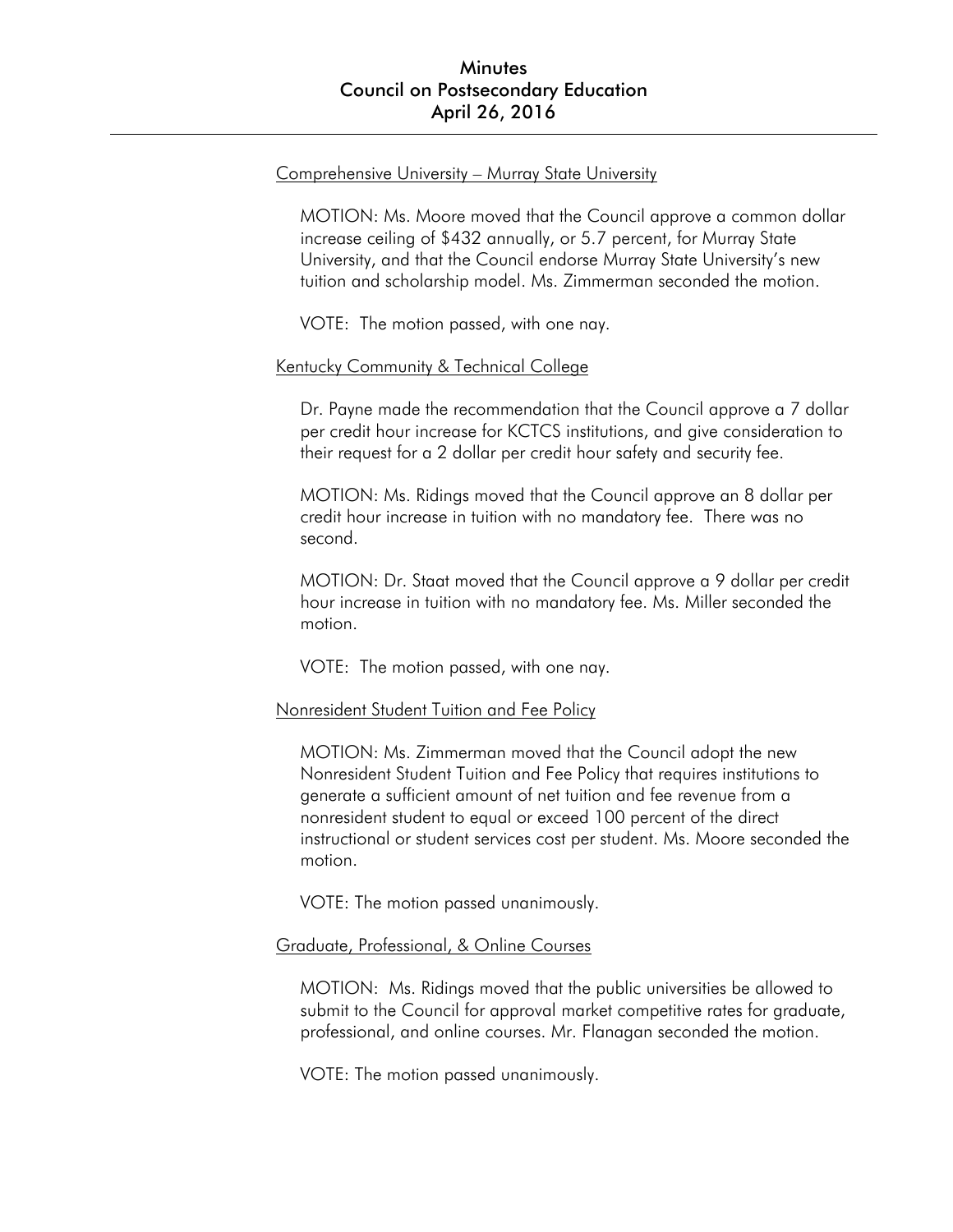# Minutes Council on Postsecondary Education April 26, 2016

| <b>ACTION: INTERIM</b><br>CAPITAL PROJECT -<br><b>UNIVERSITY OF</b><br><b>KENTUCKY</b> | The Council on Postsecondary Education has statutory responsibility to review<br>and approve public college and university capital projects costing \$600,000<br>or more and equipment items costing \$200,000 or more, regardless of fund<br>source, that have been approved by an institution's governing board. During<br>the interim, capital projects are evaluated under KRS 45.760(5), (7) and KRS<br>45.763. The requested University of Kentucky project meets the requirement<br>of KRS 45.760(5), (7) in that the source of funds for these projects is at least<br>50 percent federal, private, or institutional funds.                                                                                                                                                                                                                              |
|----------------------------------------------------------------------------------------|------------------------------------------------------------------------------------------------------------------------------------------------------------------------------------------------------------------------------------------------------------------------------------------------------------------------------------------------------------------------------------------------------------------------------------------------------------------------------------------------------------------------------------------------------------------------------------------------------------------------------------------------------------------------------------------------------------------------------------------------------------------------------------------------------------------------------------------------------------------|
|                                                                                        | Mr. McKiernan presented the University of Kentucky's request for authorization<br>to renovate the Lucille Little Library, a \$1,700,000 capital project for the<br>Confucius Institute. The renovation will provide the University of Kentucky<br>Confucius Institute 6,200 square feet of ground floor interior space for<br>classrooms, office and gallery space and 1,800 square feet of exterior space.<br>The Confucius Center was established in 2010 as a center for Chinese<br>language, culture, art, and business and as a gateway to China for the<br>university. The Board of Trustees approved the project at their December 15,<br>2015, meeting. Private funds are available for the project, and additional<br>operations and maintenance costs for the space in the future would be<br>minimal. The project should be completed by April, 2017. |
|                                                                                        | MOTION: Ms. Miller moved that Council approve the University of Kentucky's<br>request to renovate the Lucille Little Library at a cost of private funds totaling<br>\$1,700,000. Ms. Moore seconded the motion.                                                                                                                                                                                                                                                                                                                                                                                                                                                                                                                                                                                                                                                  |
|                                                                                        | VOTE: The motion passed.                                                                                                                                                                                                                                                                                                                                                                                                                                                                                                                                                                                                                                                                                                                                                                                                                                         |
| <b>ACTION: NEW</b><br><b>ACADEMIC</b><br><b>PROGRAMS</b>                               | KRS 164.020 (15) empowers the Council on Postsecondary Education to<br>define and approve the offering of all postsecondary education technical,<br>associate, baccalaureate, graduate, and professional degree, certificate, or<br>diploma programs in the public postsecondary education institutions.                                                                                                                                                                                                                                                                                                                                                                                                                                                                                                                                                         |
|                                                                                        | Dr. Jay Morgan, CPE's vice president for academic affairs, presented the staff<br>recommendation that the Council approve the following new academic<br>programs:                                                                                                                                                                                                                                                                                                                                                                                                                                                                                                                                                                                                                                                                                                |
|                                                                                        | 1. University of Kentucky: Master of Science in Applied Statistics (CIP<br>Code: 27.0599)<br>2. Murray State University: Master of Science in Athletic Training (CIP<br>Code: 51.0913)<br>3. Northern Kentucky University: Post-Baccalaureate Certificate in<br>Emergency Management and Homeland Security (CIP Code: 43.9999)                                                                                                                                                                                                                                                                                                                                                                                                                                                                                                                                   |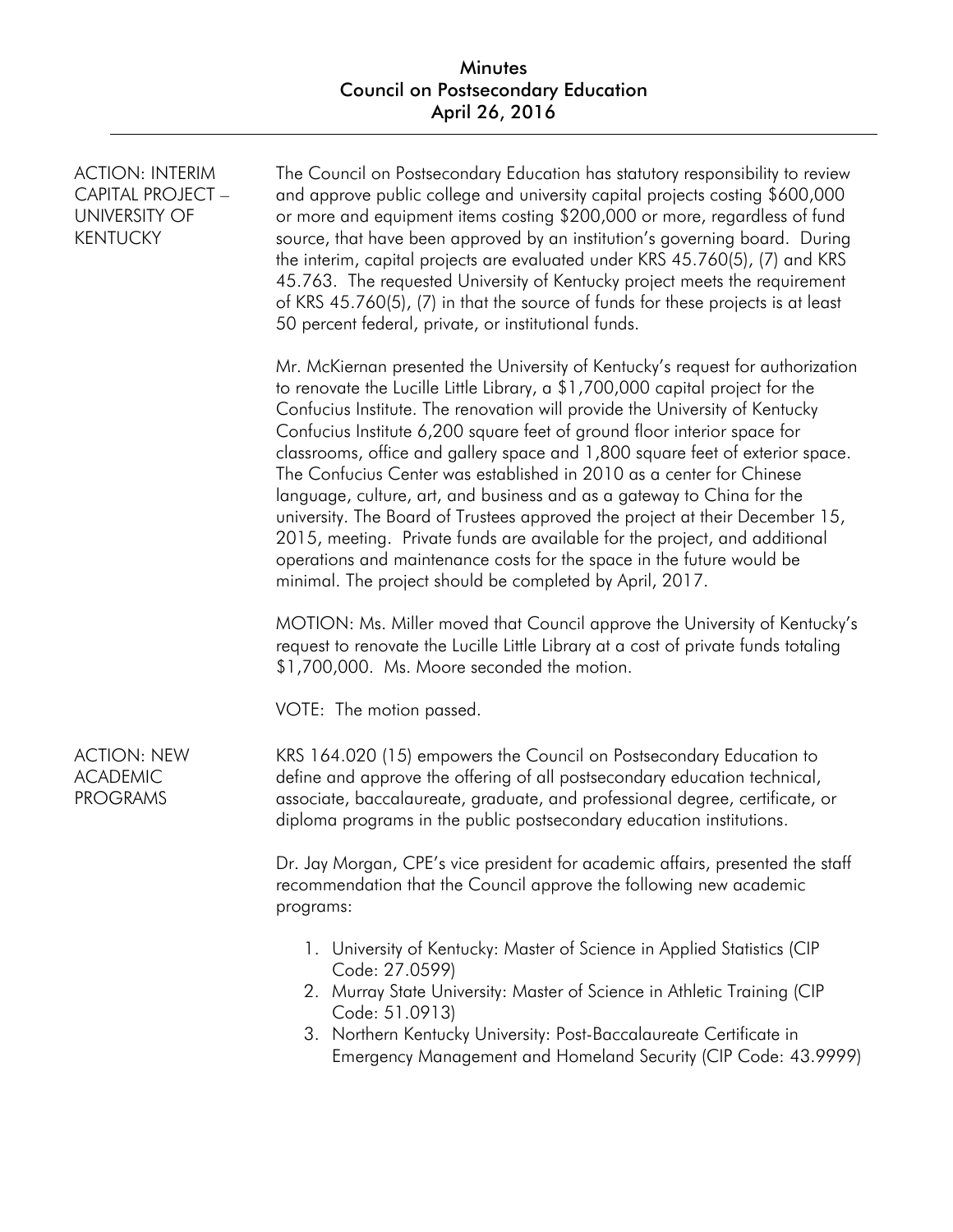|                                                                              | In response to a question from Dr. Staat, Dr. Morgan clarified that students of<br>the Master of Science in Athletic Training at Murray State University would<br>complete their clinical training in various locations, including university<br>supervision or private medical locations.                                                                                                                                                                                                                                                                                                                              |
|------------------------------------------------------------------------------|-------------------------------------------------------------------------------------------------------------------------------------------------------------------------------------------------------------------------------------------------------------------------------------------------------------------------------------------------------------------------------------------------------------------------------------------------------------------------------------------------------------------------------------------------------------------------------------------------------------------------|
|                                                                              | MOTION: Mr. Flanagan moved that the Council approve the new academic<br>programs as presented. Mr. Jackson seconded the motion.                                                                                                                                                                                                                                                                                                                                                                                                                                                                                         |
|                                                                              | VOTE: The motion passed.                                                                                                                                                                                                                                                                                                                                                                                                                                                                                                                                                                                                |
| <b>KENTUCKY COLLEGE</b><br><b>READINESS</b><br><b>INDICATORS</b>             | Dr. Morgan presented the updated Kentucky College Readiness indicators. The<br>benchmark recommendations include ACT, SAT and KYOTE benchmarks; the<br>GED for adult education students; and the Partnership for Assessment of<br>Readiness for College and Career (PARCC) and Smarter Balanced assessment,<br>for transfer students. PARCC and Smarter Balanced are used by multiple<br>states and will be used for recent graduates from other states entering<br>Kentucky postsecondary institutions.  These indicators of readiness will<br>become effective for the students enrolling in the fall semester, 2016. |
| <b>COMMITTEE ON</b><br><b>EQUAL</b><br><b>OPPORTUNITIES</b><br><b>REPORT</b> | Dr. Morgan provided an update on the activities of the Committee on Equal<br>Opportunities. Mr. Jackson stated that CEO was going to review and approval<br>the new Diversity policy for 2016-20 at their next meeting and that he looks<br>forward to bringing it before the Council for adoption. Dr. Morgan added that<br>several CEO appointments will become vacant following the adoption of the<br>new policy, and they are looking for qualified candidates to fill those positions.                                                                                                                            |
| <b>COMMITTEE</b><br><b>APPOINTMENTS</b>                                      | Chair Denton made the following committee appointments:<br>Ms. Zimmerman to the Council's Executive Committee, which reviews<br>$\bullet$<br>all agency budget and personnel matters, including an annual audit of<br>the agency and the evaluation of the CPE president, and performs<br>other activities assigned by the Council.<br>Ms. Elliott to the Committee on Equal Opportunities, which advises the<br>Council on strategies for achieving the equal opportunity and                                                                                                                                          |
| <b>REPORTS FROM</b><br><b>INSTITUTIONS</b>                                   | institutional performance objectives.<br>Reports from the institutions were provided in the agenda book.                                                                                                                                                                                                                                                                                                                                                                                                                                                                                                                |
| <b>OTHER BUSINESS</b>                                                        | Chair Denton reminded the Council that the 2015-16 CPE President<br>evaluations will be sent out and are due back by May 18, 2016.                                                                                                                                                                                                                                                                                                                                                                                                                                                                                      |